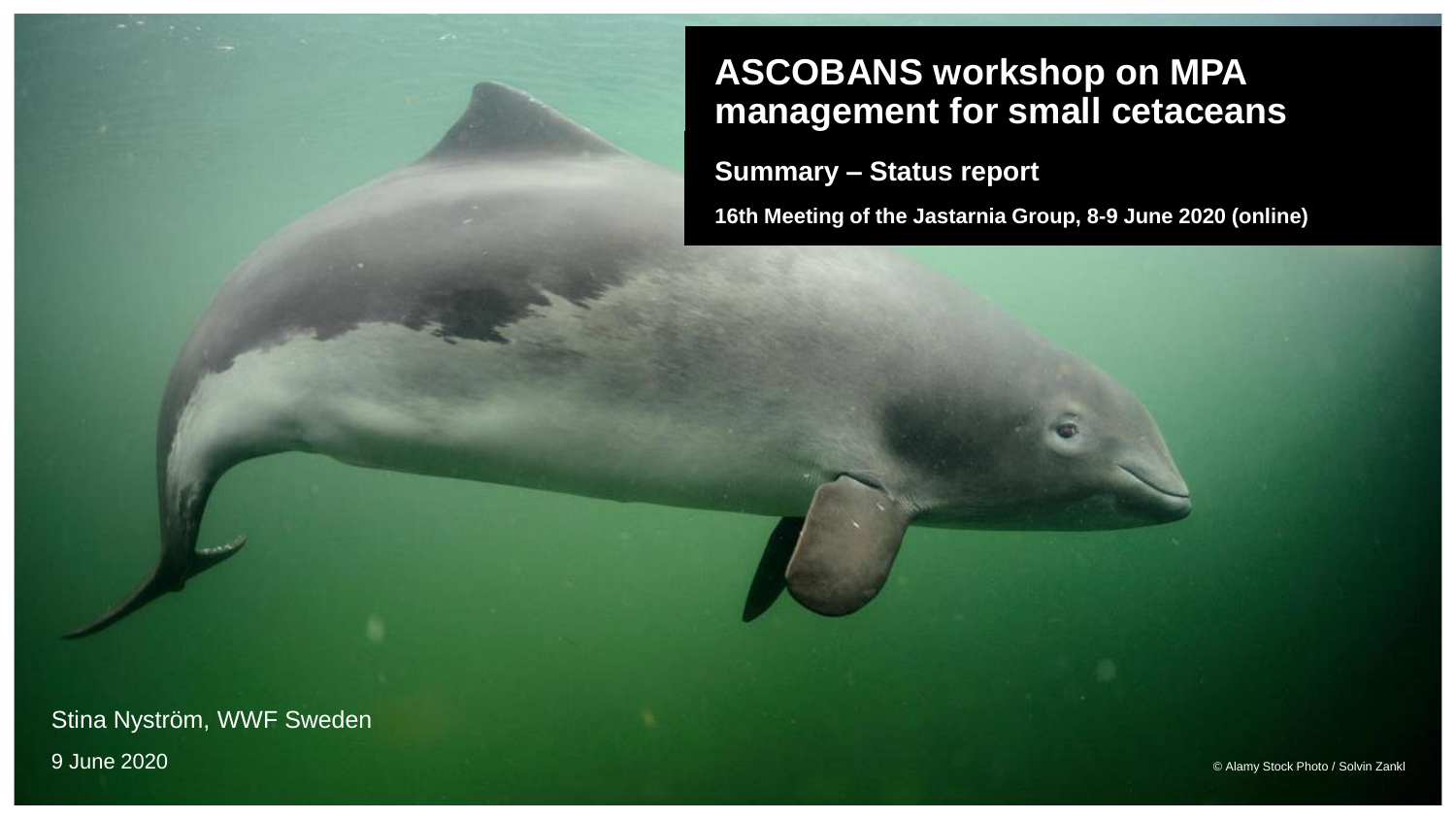### **Background**

Need identified during ASCOBANS AC25 – Action point 11;

*It is of particular interest to ASCOBANS to obtain an overview of the current scale of MPAs and to review best practice approaches to their management in order to make recommendations to Parties, taking MPAs beyond being just 'paper parks'. Therefore, it is requested that an international workshop be organized (involving among others ASCOBANS, the European Commission and ACCOBAMS) on cetacean MPA management.* 

• Jointly organized by the Ministry of the Environment, Finland; WWF Germany; WWF Sweden; Coalition Clean Baltic and ASCOBANS





Ympäristöministeriö Miljöministeriet Ministry of the Environment





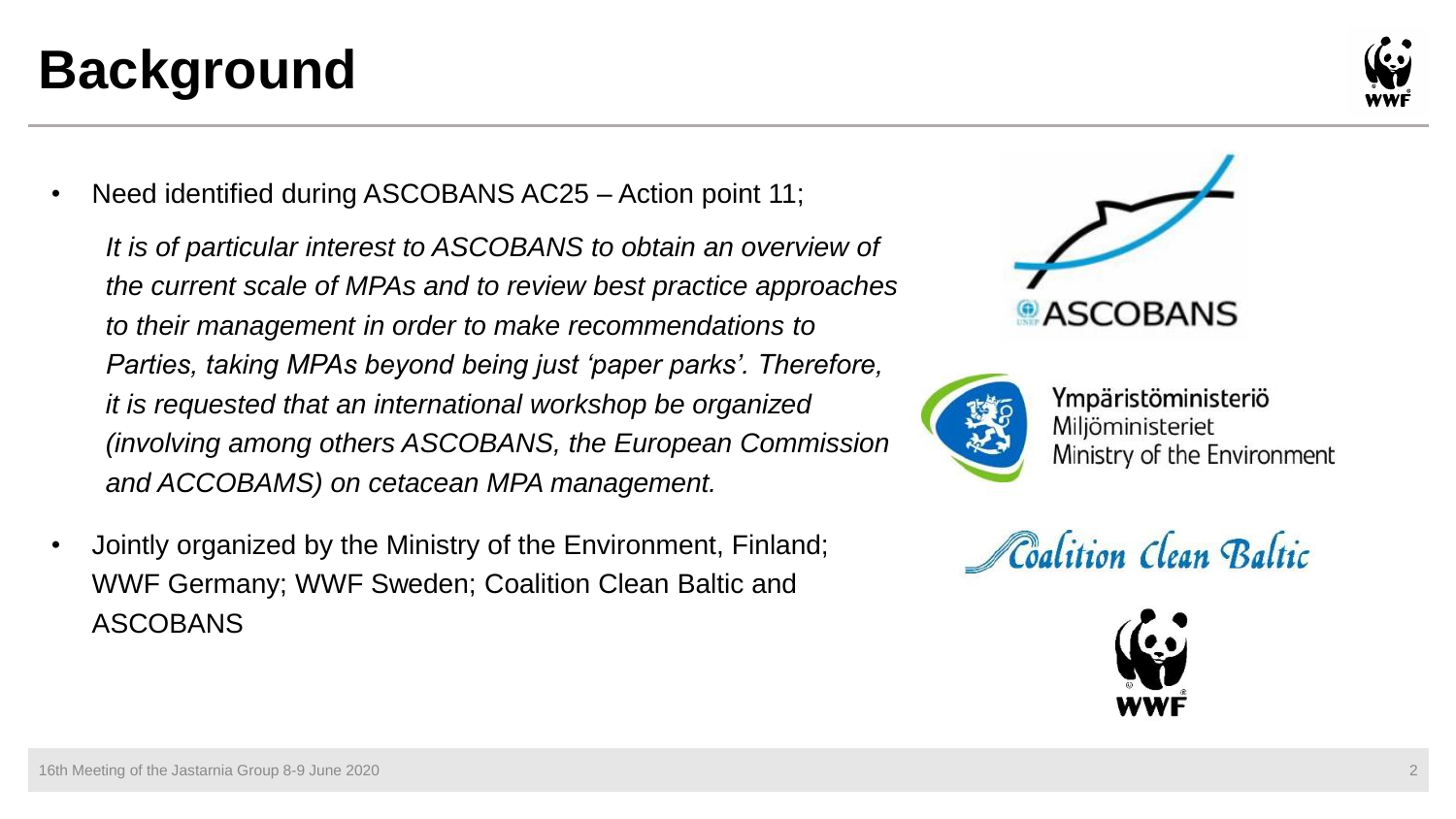# **Status planning process, WS target group**



#### **Status**:

- Since ASCOBANS AC25 regular planning meetings within the organizational committee (with support of WS facilitator)
- Developed a provisional programme/schedule\* and draft set-up for WS
- Original plan to host in 20-22 April in Finland no new dates set yet but aiming for autumn

#### **Target groups:**

- ASCOBANS's Parties and Non-Party Range States
- Main target group; Experts on small cetaceans (and threats), MPA managers, policy makers
- Aim to keep small;  $\sim$  35 participants
- By invitation only (first one sent out by ASCOBANS secretariat in March)

[\\*https://www.ascobans.org/sites/default/files/document/ascobans\\_jg16\\_inf3.9\\_mpa-workshop\\_programme\\_0.pdf](https://www.ascobans.org/sites/default/files/document/ascobans_jg16_inf3.9_mpa-workshop_programme_0.pdf)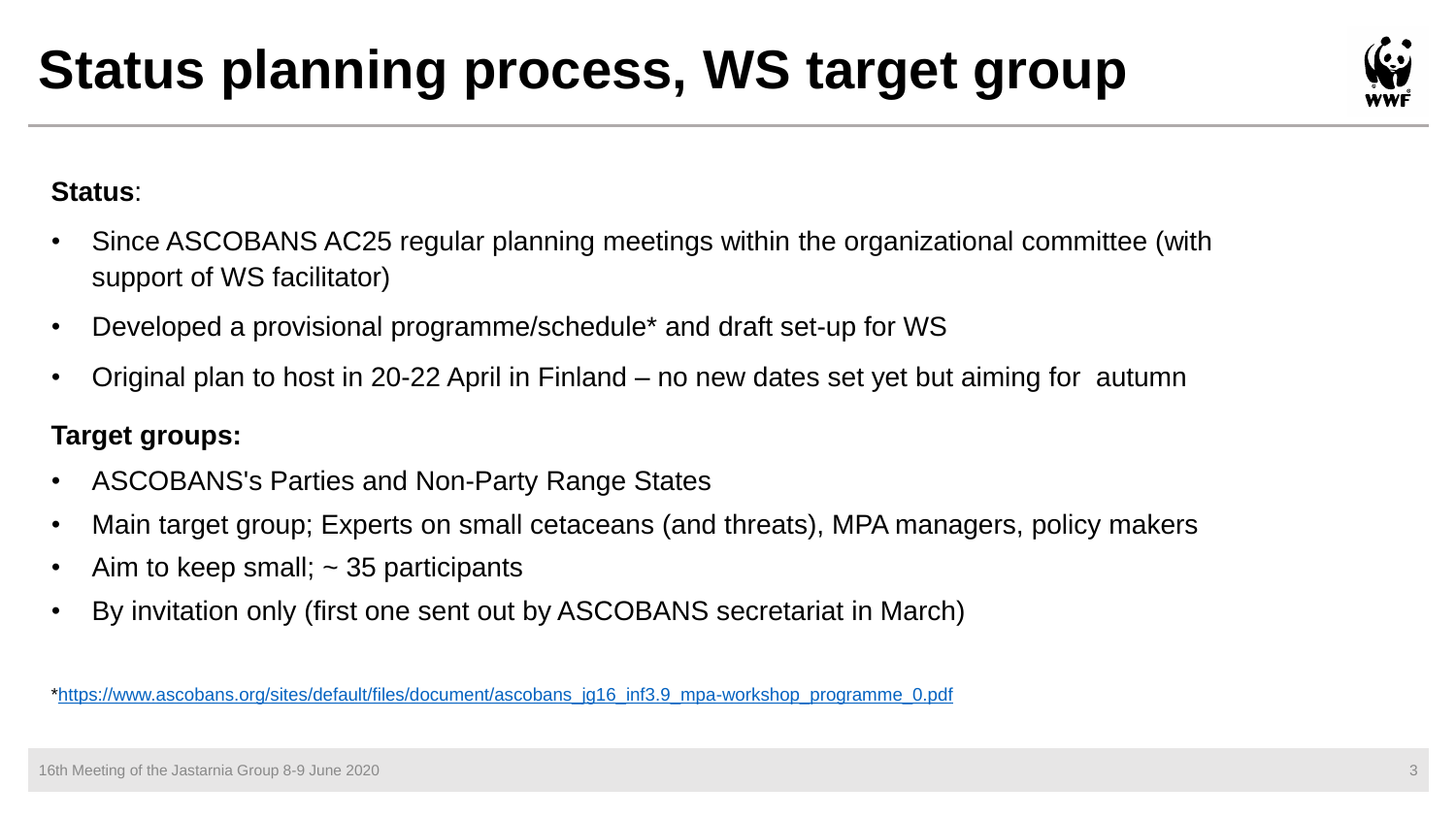## **Workshop goal**



**Our aim** is to have an open atmosphere, allowing for innovative ideas!

#### **Objectives:**

- **Objective 1:** To discuss criteria of *well-formulated conservation objectives*, and to collect and develop examples of such objectives
- **Objective 2:** To outline a *toolbox of ambitious management measures* for mitigating threats and improving habitats in small cetacean MPAs
- **Objective 3:** To share experiences of managing small cetacean MPAs and to learn from each other

**Threats to be addressed:** Fisheries bycatch, Impulsive and continuous underwater noise, Environmental contaminants, Ecosystem changes (including prey depletion and habitat quality), Disturbance from presence of humans (whale watching, leisure crafts etc.)